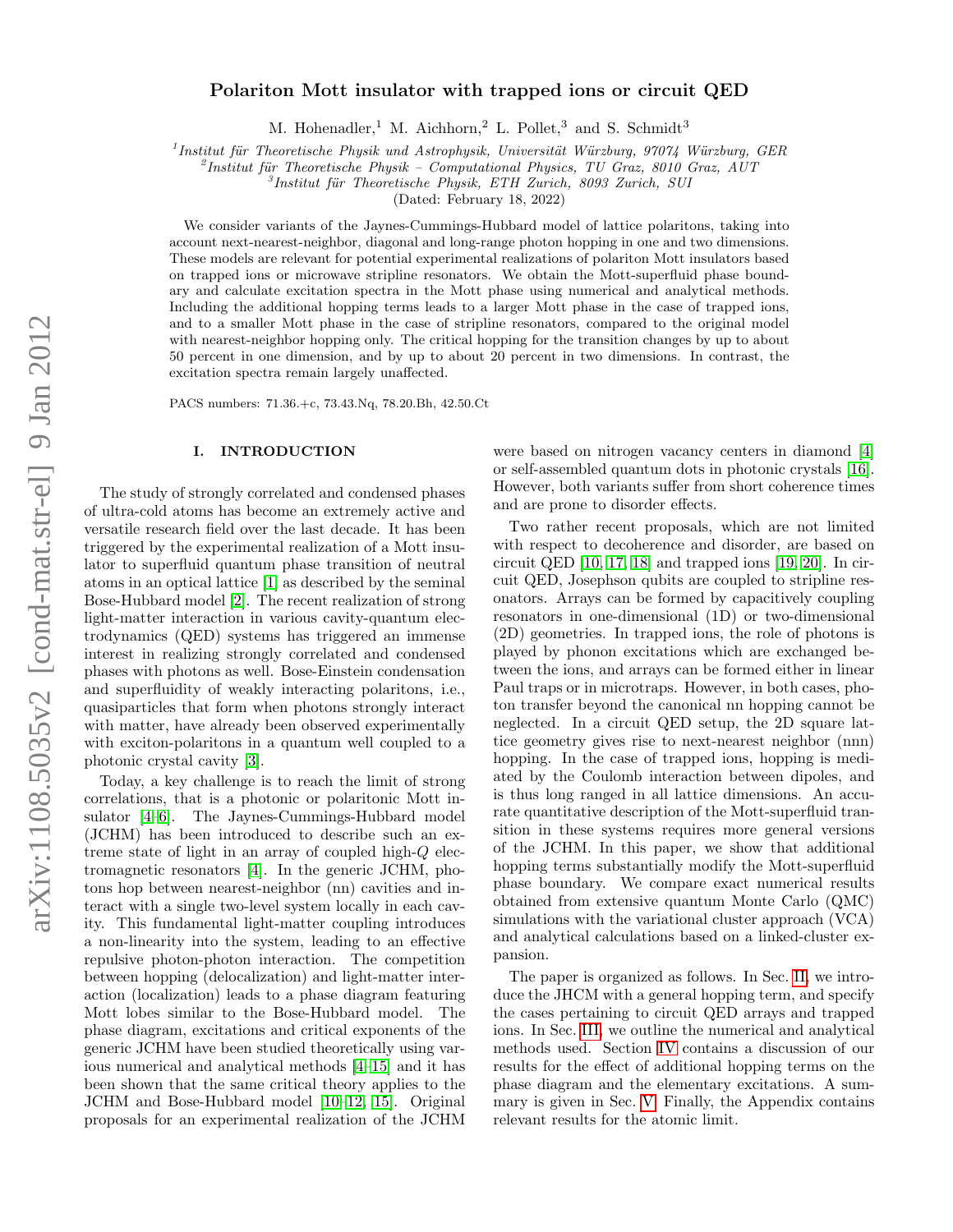

<span id="page-1-4"></span>FIG. 1: (Color online) Circuit-QED realization of the JCHM on a 2D square lattice. A filled circle indicates a lattice site, defined by the position of a qubit. Each qubit is located inside a resonator represented by a rectangle. The capacitive coupling between resonators gives rise to photon hopping across the lattice. Two different couplings occur: nearest-neighbor hopping with amplitude  $t$  along the lattice axes, and diagonal next-nearest neighbor hopping in every other plaquette with amplitude  $t'$ .

## <span id="page-1-0"></span>II. MODELS

The JCHM is defined by the Hamiltonian

<span id="page-1-1"></span>
$$
\hat{H} = \sum_{i} h_i^{\text{JC}} + \sum_{ij} t_{ij} (a_i^{\dagger} a_j + \text{H.c.}) - \mu \hat{N}, \qquad (1)
$$

with the on-site JC Hamiltonian for the cavity at site  $i$ of the lattice,

$$
h_i^{\rm JC} = \omega_{\rm b} a_i^{\dagger} a_i + \omega_{\rm q} \sigma_i^+ \sigma_i^- + g(\sigma_i^+ a_i + \sigma_i^- a_i^{\dagger}). \tag{2}
$$

Here,  $\omega_{\rm b}$  denotes the energy of bosons (photons or phonons), and  $\omega_q$  is the level splitting of the qubits (ions or Josephson qubits). The spin operators  $\sigma^{\pm}$  describe intrasite transitions between the two qubit levels induced by emission or absorption of a boson with rate  $q$ . The bosonic operators  $a, a^{\dagger}$  fulfill the usual commutation relations  $[a_i, a_j^{\dagger}] = \delta_{ij}$ . The coupling g gives rise to the formation of polaritons (combined boson-qubit excitations) whose number operator  $\hat{N} = \sum_i (a_i^\dagger a_i + \sigma_i^+ \sigma_i^-)$  commutes with  $\hat{H}$ . Hence, within this theoretical framework, the polariton number is conserved and can be controlled via the chemical potential  $\mu$ .

The second term in Eq. [\(1\)](#page-1-1) describes photon hopping between site  $i$  and site  $j$  of the cavity array with amplitude  $t_{ij}$ . At this point, the hopping is completely general, and may involve any pair of lattice sites. In previous work, only nn transfer along the directions of the lattice basis vectors was considered, with  $t_{ij} = -t$ . We refer to this case as the original JCHM in the following.

Here we consider the JCHM with more complex hopping terms, motivated by possible realizations using trapped ions in 1D Paul traps, and stripline resonators on a 2D square lattice.

### A. Trapped ions

The case of trapped ions implies a 1D model with frustrated long-range hopping

<span id="page-1-2"></span>
$$
t_{ij} = t \frac{(-1)^{|i-j|}}{|i-j|^3} \tag{3}
$$

arising from dipole-dipole interactions between confined ions [\[19\]](#page-7-5). Here, t denotes the nn hopping strength. The effects of long-range hopping for trapped ions have been investigated using simple mean-field like approximations [\[20\]](#page-7-6). However, the validity of mean-field theory in such a 1D setting is not clear. In particular, it fails to predict the Kosterlitz-Thouless transition at the tip of the Mott lobe which manifests itself as a non-analytic cusp in the phase boundary [\[7,](#page-6-7) [21\]](#page-7-7). In this paper, we therefore address this problem using numerical methods.

Due to the alternating sign in Eq. [\(3\)](#page-1-2), which gives rise to frustration, QMC simulations are impracticable. Instead, we use the VCA, a quantum cluster method which can be applied to frustrated systems and also to compute single-particle excitation spectra. To benchmark the VCA for the case of long-range hopping, we also present results for the case

<span id="page-1-3"></span>
$$
t_{ij} = \frac{t}{|i-j|^3},\tag{4}
$$

i.e., without the alternating sign. Hamiltonian [\(1\)](#page-1-1) with the hopping integrals given by Eq. [\(4\)](#page-1-3) can be studied using QMC simulations to obtain the exact phase boundary for the Mott-superfluid transition.

#### B. Stripline resonators

The 2D JCHM may be realized in experiment using stripline resonators on a square lattice. A simple config-uration is shown in Fig. [1.](#page-1-4) The hopping integral  $t_{ij} = -t$ when  $i$  and  $j$  are nn's along a lattice bond (as in previous studies of the 2D JCHM), and  $t_{ij} = -t'$  for diagonal nnn's on every other plaquette. For any other pair of lattice sites we have  $t_{ij} = 0$ .

In this circuit QED setup, the hopping rates  $t$  and  $t'$ are proportional to the mutual capacitances of the resonators in Fig. [1](#page-1-4) [\[17,](#page-7-3) [22\]](#page-7-8). By choosing a proper geometry and/or distance between pairs of resonators on the diagonal of the array (determining  $t'$ ) and pairs of resonators on the lattice axes (determining  $t$ ), the diagonal hopping rate  $t'$  can be made much smaller with respect to the nn hopping rate t and vice versa. Thus, the ratio  $t'/t$  can be engineered almost arbitrarily [\[23\]](#page-7-9). Here we consider the ratio  $t'/t = 1/2$ .

The freedom to tune the ratio  $t'/t$  to substantial values in circuit QED systems is in strong contrast to ultra-cold atoms in optical lattices. For the latter, hopping integrals beyond nn pairs are orders of magnitude smaller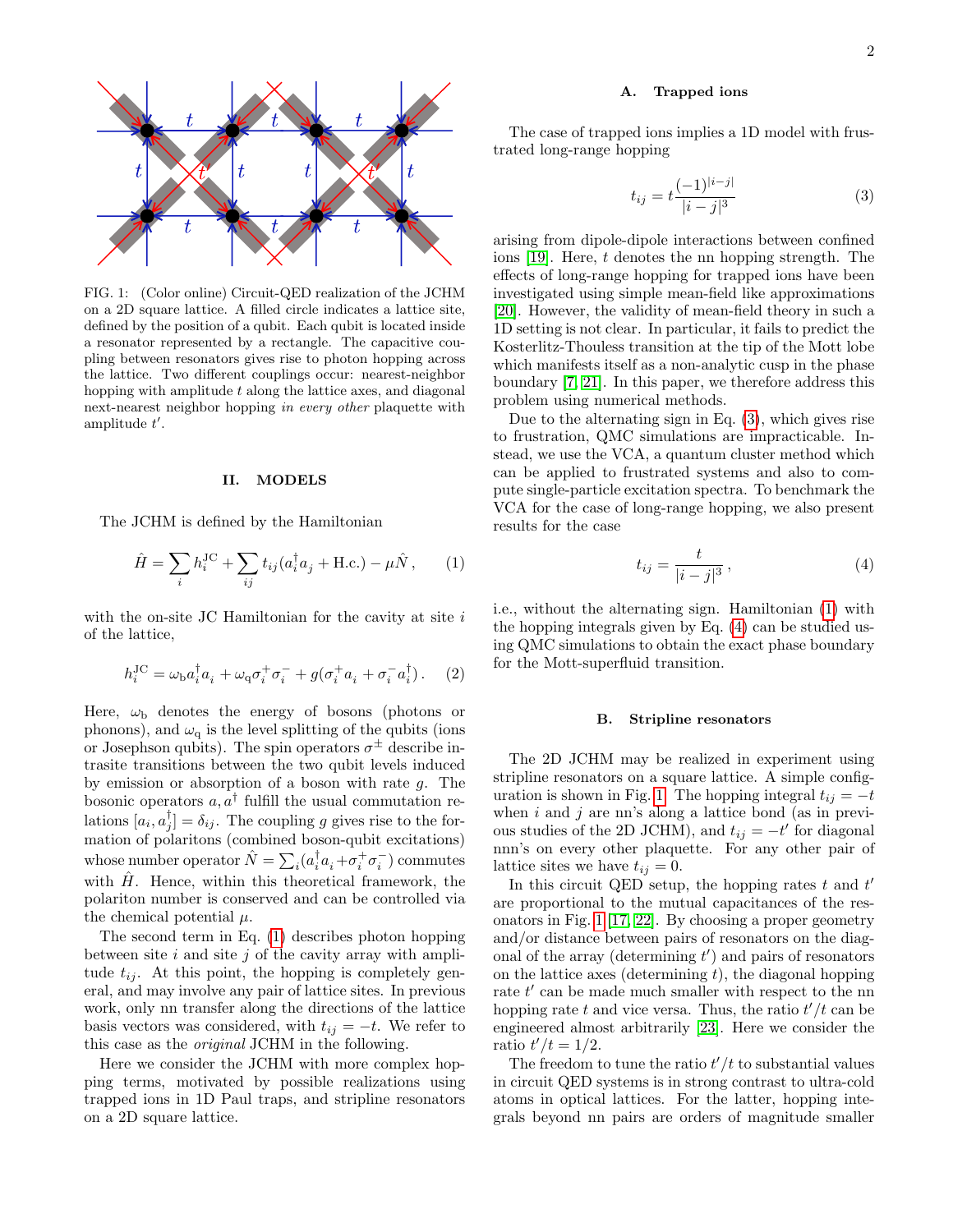[\[24\]](#page-7-10). Moreover, diagonal hopping is absent on hypercubic lattices because of the orthogonality of the Wannier states. The small size of hopping integrals beyond the nn terms makes their effect very small, with correspondingly few studies available [\[23,](#page-7-9) [25\]](#page-7-11).

The circuit QED model with hopping integrals  $t$  and  $t'$  as depicted in Fig. [1](#page-1-4) can be simulated using the QMC method. For comparison, we also present results for a 2D model with nn hopping  $t$ , and nnn hopping  $t''$  between sites separated by two lattice constants, along the  $(1,0)$ and (0, 1) directions.

## <span id="page-2-0"></span>III. METHODS

This section describes the methods used in this work in some detail. In two dimensions, we use exact QMC simulations, the VCA, and an analytical linked-cluster approximation around the mean-field limit in two dimensions. Since mean-field theory is not a valid starting point for an expansion in one dimension, we show only numerical results (QMC, VCA) for that case.

### A. Quantum Monte Carlo

In the absence of frustration, bosonic Hamiltonians of the form of [\(1\)](#page-1-1) can be studied by exact QMC simulations. A particularly popular representation is the continuoustime stochastic series expansion [\[26\]](#page-7-12); it has been applied to the JCHM model before [\[9,](#page-6-8) [15,](#page-7-0) [27\]](#page-7-13). We use the ALPS 1.3 implementation [\[28\]](#page-7-14) of the stochastic series expansion with directed loop updates [\[29](#page-7-15)[–31\]](#page-7-16). A maximum site occupation of six photons is sufficient to make the truncation error negligible. The long-range hopping defined by Eq. [\(4\)](#page-1-3) is treated by taking into account all transfer processes with  $|i-j| \leq L/2-1$  for system size L (due to periodic boundary conditions).

The Mott-superfluid phase boundary can be determined by calculating the superfluid density

$$
\rho_{\rm s} = \frac{\langle w^2 \rangle}{\beta D L^{D-2}},\tag{5}
$$

where  $D$  denotes the dimension of the lattice,  $w$  is the winding number [\[32\]](#page-7-17), and  $\beta$  is the inverse temperature. Exploiting the scaling form of  $\rho_s$  [\[2\]](#page-6-1), the critical point can be obtained from simulations with different system sizes at inverse temperature  $\beta/L^z = \text{const.}$  The dynamical critical exponent of the JCHM is  $z = 1$  for the fixeddensity transition, and  $z = 2$  for the generic transition [\[15\]](#page-7-0). For large enough values of the system size  $L$ , curves for different  $L$  values intersect at a single point [\[9,](#page-6-8) [15\]](#page-7-0) which defines  $t_c$  (for horizontal scans in the  $t, \mu$  phase diagram) respectively  $\mu_c$  (for vertical scans). We use system sizes up to  $L = 64$  in one dimension, and up to  $40 \times 40$  for the 2D models. The inverse temperatures were typically  $\beta/L^2 = 1/4$  for  $z = 2$ , and  $\beta/L = 2$  or 4 for  $z = 1$ . The resulting accuracy for the phase boundary in units of g is estimated to be better than 0.0005 (below the symbol size used in the figures).

### B. Variational cluster approach

The minus-sign problem resulting from the frustration induced by choice [\(4\)](#page-1-3) for the hopping integrals motivates the use of an alternative numerical method. The VCA is a cluster method; hopping within a finite reference cluster is treated exactly, and hopping beyond the cluster is taken into account perturbatively. For the relation to other popular cluster methods such as the dynamical mean field theory, see [\[33\]](#page-7-18). The VCA [\[33\]](#page-7-18) can be applied for any choice of hopping integrals in one and two dimensions and, also, permits calculation of excitation spectra. It has been applied to the original JCHM with  $t' = 0$  in [\[8\]](#page-6-9) and [\[34\]](#page-7-19), where in the latter case the problem was mapped to an effective model. In one dimension, the VCA yields quantitatively reliable results [\[8,](#page-6-9) [34\]](#page-7-19). In 2D, accurate results can be obtained except for a small region around the Mott lobe tip in the phase diagram.

The quality of the approximation depends on the size of the cluster compared to the correlation lengths of the problem, and the number of variational parameters. Since larger clusters and more parameters have comparable impact, we use only the boson energy in the cluster as a parameter, and vary the cluster size. This is also motivated by the presence of long-range hopping terms in the models considered here. For more details see [\[8\]](#page-6-9).

Here we investigate Hamiltonian [\(1\)](#page-1-1) using the VCA in its formulation for bosonic systems [\[35\]](#page-7-20). We work exclusively at zero temperature. To deal with the long-range hopping defined by Eqs. [\(3\)](#page-1-2) and [\(4\)](#page-1-3), we allow for hopping processes up to a distance  $L-1$ , where L is the cluster size used in the calculation.

On the technical side, we note that care is required when carrying out the sums over wave vectors in the calculation of the grand potential [\[8,](#page-6-9) [33\]](#page-7-18). Far from the lobe tip, the sums converge rapidly, whereas close to the tip an increasingly finer mesh is required. We attribute this effect to the momentum dependence of the self-energy and excitations. Deep in the Mott phase, the particle and hole bands are almost completely flat, whereas close to the lobe tip they acquire a substantial dispersion [\[8\]](#page-6-9). Given convergence, the VCA yields the correct form of the phase boundaries, leading to improved results for the 2D case compared to exact QMC data [\[8,](#page-6-9) [9\]](#page-6-8).

#### C. Linked-cluster expansion

We analytically calculate the photonic Matsubara Green's function  $G_{ij}(\tau;\tau') = -\langle \mathcal{T} a_i(\tau)\bar{a}_j(\tau')\rangle$  with the time-ordering operator  $\mathcal{T}$  and  $\bar{a}_j(\tau') = e^{H\tau'} a_j^{\dagger} e^{-H\tau'}$ using a linked-cluster expansion in terms of local cumulants originally developed by Metzner [\[36\]](#page-7-21) for the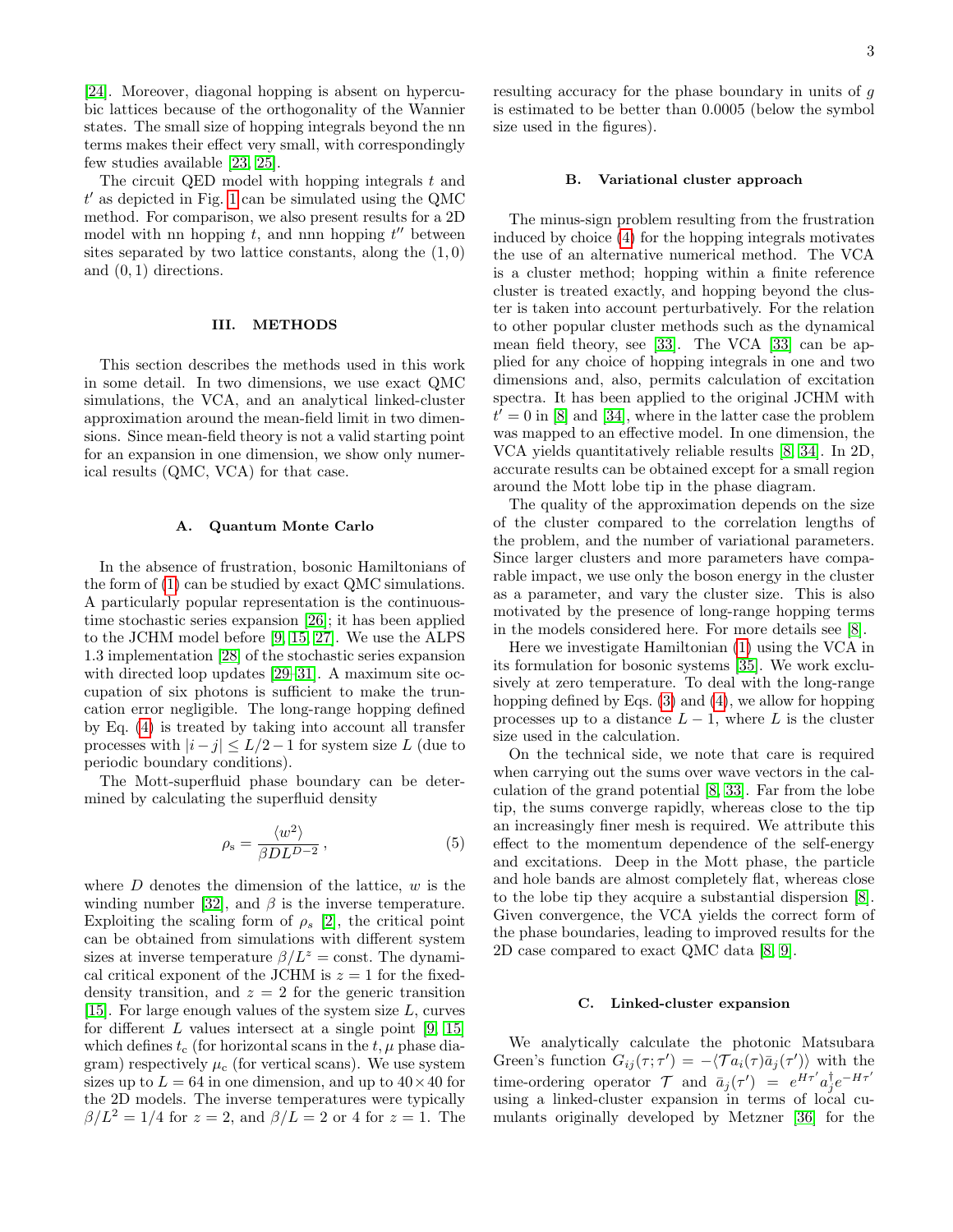Fermi-Hubbard model, and recently applied to the Bose-Hubbard model [\[37\]](#page-7-22) and the JCHM [\[12\]](#page-7-1). After a Fourier transformation and analytic continuation, the inverse Green's function directly yields the excitation spectrum  $\omega(\mathbf{k})$  via  $G^{-1}(\mathbf{k}, \omega) = 0$  and the phase boundary  $t_c(\mu)$  via  $G^{-1}(\mathbf{0},0)|_{t_c(\mu)} = 0$ . Key results are summarized below.

### 1. Random phase approximation

Within the mean-field random phase approximation (RPA), the full Green's function is given by [\[11\]](#page-6-10)

<span id="page-3-2"></span>
$$
G(\mathbf{k}, \omega) = \frac{G^{0}(\omega)}{1 - J(\mathbf{k})G^{0}(\omega)}
$$
(6)

with the local one-particle cumulant

<span id="page-3-1"></span>
$$
G^{0}(\omega) = \sum_{\sigma=\pm} \frac{z_{n+1}^{-,\sigma}}{\Delta_{n+1}^{-,\sigma} - \omega} - \frac{z_{n}^{\sigma,-}}{\Delta_{n}^{\sigma,-} - \omega}.
$$
 (7)

The hole/particle spectral weights and bare excitation energies in the numerator and denominator in Eq. [\(7\)](#page-3-1) are given in the Appendix. In Eq.  $(6)$ ,  $J(\mathbf{k})$  denotes the bare dispersion. For the 2D circuit QED model in Fig. [1,](#page-1-4)

$$
J(\mathbf{k}) = 2t(\cos k_x + \cos k_y) + 2t'\cos k_x k_y.
$$
 (8)

From Eq. [\(6\)](#page-3-2), we can derive analytical expressions for the phase boundary and the excitation spectrum. For example, the RPA phase boundary for the  $t, t'$  model at a fixed ratio  $R = t'/t$  is given by  $1/t_c = 4G^0(0)(1 +$  $R/2$ ). Thus, on the mean-field level, nnn hopping simply rescales the nn hopping according to  $t_c \mapsto t_c/(1 + R/2)$ . Hence, a positive (negative) nnn hopping decreases (increases) the size of the Mott lobes and makes meanfield theory a better (worse) approximation. The RPA is equivalent to the cluster perturbation theory (VCA without variational parameters) for a single-site cluster [\[35\]](#page-7-20).

#### 2. One-loop approximation

The mean-field RPA corresponds to a summation of all self-avoiding walks through the lattice. In order to take into account the leading quantum correction one can additionally include all one-time forward/backward hopping processes between two neighboring sites. The resulting so-called one-loop approximation was previously found to be in excellent agreement with numerical results for the phase diagram for both the Bose-Hubbard model [\[37\]](#page-7-22) and the original JCHM [\(1\)](#page-1-1) with  $t' = 0$  [\[11\]](#page-6-10).

### <span id="page-3-0"></span>IV. RESULTS

To calculate the phase diagram of the models discussed in Sec. [II,](#page-1-0) we vary the nn hopping strength  $t$  common to all models, and scale any additional hopping integrals accordingly. In the following, we use  $g$  as the unit of energy, and consider  $\omega_{\rm b} = \omega_{\rm q} = 1$  (resonance condition). We also set  $\hbar$ ,  $k_B$  and the lattice constant to 1.

## A. Mott-superfluid transition

Similarly to cold atoms in optical lattices, the JCHM can be tuned across the Mott-superfluid transition by changing the ratio  $t/g$ . We therefore expect the additional hopping terms discussed in Sec. [II](#page-1-0) to modify the extent of the Mott insulating region in the phase diagram. Because the Mott phase is of particular interest as an initial state for possible applications in quantum computing and quantum information, we determine the size of the first (largest) Mott lobe with polariton density  $n=1$ .

## 1. One dimension

We begin with the 1D model with long-range hopping given by Eq. [\(4\)](#page-1-3), which represents an interesting theoretical problem for two reasons. First, it allows us to benchmark the VCA against exact QMC results for the novel case of long-range hopping. Second, the long-range hopping is expected to mimic the effect of increasing the lattice coordination Z, while keeping the lattice topology and dimension unchanged. Previous VCA calculations for the JCHM have demonstrated a crossover from Kosterlitz-Thouless behavior (reflected in a strongly nonparabolic shape of the phase boundary, including reentrant behavior [\[21\]](#page-7-7)) on a 1D chain, to a mean-field like, parabolic phase boundary for the 2D square lattice [\[8\]](#page-6-9). This crossover is also visible upon comparing Figs. [2](#page-4-0) and [3.](#page-4-1) Mean-field behavior in a 1D matter-light system is also suggested by results for a two-component Bose-Hubbard model coupled to a global photon mode (as in the Dicke model) [\[38\]](#page-7-23); the coupling gives rise to photonmediated long-range interaction.

Figure [2\(](#page-4-0)a) shows the Mott-superfluid phase boundary for the first Mott lobe. The long-range hopping substantially reduces the extent of the insulating phase, as compared to the original JCHM (shaded regions, results taken from [\[7\]](#page-6-7)). Due to the particular shape of the phase boundary in one dimension, the reduction of the critical hopping due to  $t_{ij}$  can be very large, about 50 percent for  $\mu/g = 0.1$ .

The Kosterlitz-Thouless phase transition at a fixed polariton density, which occurs at the tip of the Mott lobe, is difficult to study by the QMC method. Away from the lobe tip, the critical points from QMC agree well with the VCA results. The approximate cluster approach underestimates the effect of quantum fluctuations for larger  $t/g$ , leading to a slightly larger Mott phase than found by QMC as visible in Fig. [2\(](#page-4-0)a) for the QMC data points located at  $t/g \gtrsim 0.1$ . This finding is in accordance with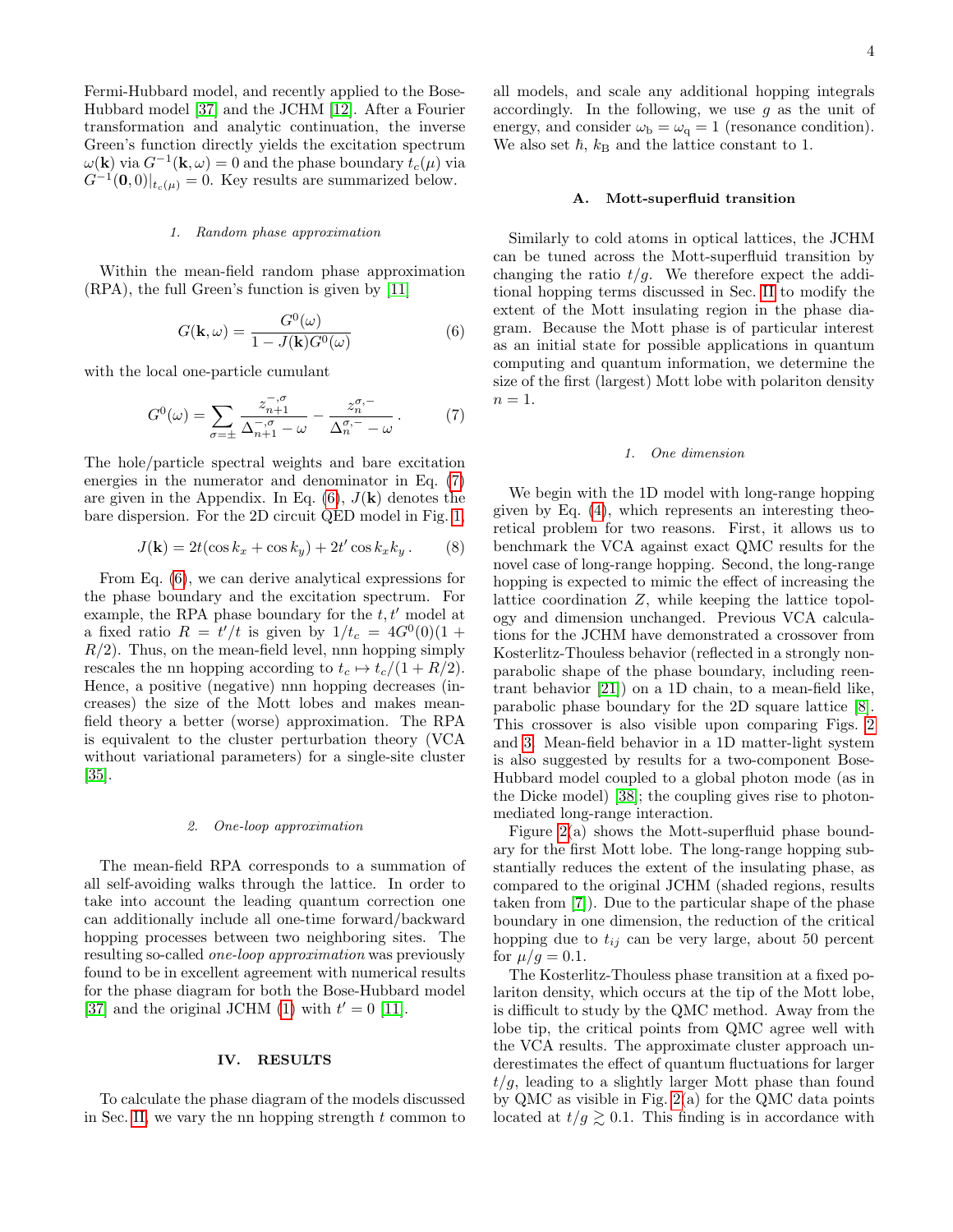

<span id="page-4-0"></span>FIG. 2: (Color online) Zero-temperature Mott lobe with density  $n = 1$  of the 1D JCHM, showing the effect of (a) longrange hopping defined by Eq. [\(4\)](#page-1-3), and (b) sign-alternating long-range hopping defined by Eq. [\(3\)](#page-1-2), as appropriate for an experimental realization based on trapped ions. Case (a) can be investigated by QMC simulations (symbols), and the phase boundary is compared to the VCA (lines, for a cluster size  $L = 8$ ). For reference, we also show the exact result for the original JCHM with nearest-neighbor hopping only [\[7\]](#page-6-7) (shaded regions). Case (b) is not accessible for QMC, and we rely on the VCA for the phase diagram.

the cluster size dependence of the VCA Mott lobe in [\[8\]](#page-6-9), where satisfactory convergence was achieved for  $L = 8$ (the same size as used here). Far away from the lobe tip, for  $t/g < 0.1$  in Fig. [2\(](#page-4-0)a), the transition is essentially driven by density fluctuations, and the VCA and QMC results agree almost perfectly.

Concerning a possible change of the universality class in the presence of long-range hopping, neither the QMC nor the VCA results provide any evidence of such a scenario. The shape of the Mott lobe for the model with long-range hopping is reminiscent of the phase boundary of the original JCHM (shaded region). Besides, the QMC results for the superfluid density (not shown) exhibit scaling with dynamical critical exponent  $z = 1$ . The absence of mean-field behavior despite long-range hopping is a consequence of the fast decay with distance,  $t_{ij} \sim |i - j|^{-3}$ , see Eq. [\(4\)](#page-1-3).



<span id="page-4-1"></span>FIG. 3: (Color online) Zero-temperature Mott lobe with density  $n = 1$  of the 2D JCHM, showing the effect of (a) nextnearest-neighbor hopping  $t'' = t/8$  (see Sect. [II\)](#page-1-0) and (b) diagonal next-nearest-neighbor hopping  $t' = t/2$  as appropriate for an experimental realization based on stripline resonators (see Fig. [1](#page-1-4) and Sec. [II\)](#page-1-0). We show results from QMC simulations (symbols), the VCA (lines,  $L = 8$ ), the mean-field theory (RPA), and the one-loop approximation. For reference, we also include the  $t' = t' = 0$  QMC results for the original 2D JCHM model (shaded regions, taken from [\[9\]](#page-6-8)).

Turning to the model for trapped ions, with signalternating long-range hopping as given by Eq. [\(3\)](#page-1-2), we note that the QMC method suffers from a severe minussign problem. Relying on the accuracy of the VCA established in Fig. [2\(](#page-4-0)a) and in previous work, we show the VCA phase boundary in Fig. [2\(](#page-4-0)b). The sign-alternating hopping has an effect opposite to the choice [\(4\)](#page-1-3). The extent of the Mott is noticeably increased compared to the model with nn hopping only. The largest change of the critical hopping again occurs for  $\mu/q \approx 0.1$ , with an increase of about 50 percent. The qualitative shape of the phase boundary is unchanged.

## 2. Two dimensions

We now turn to the results for the 2D models discussed in Sec. [II.](#page-1-0) Since there is no frustration in either case, we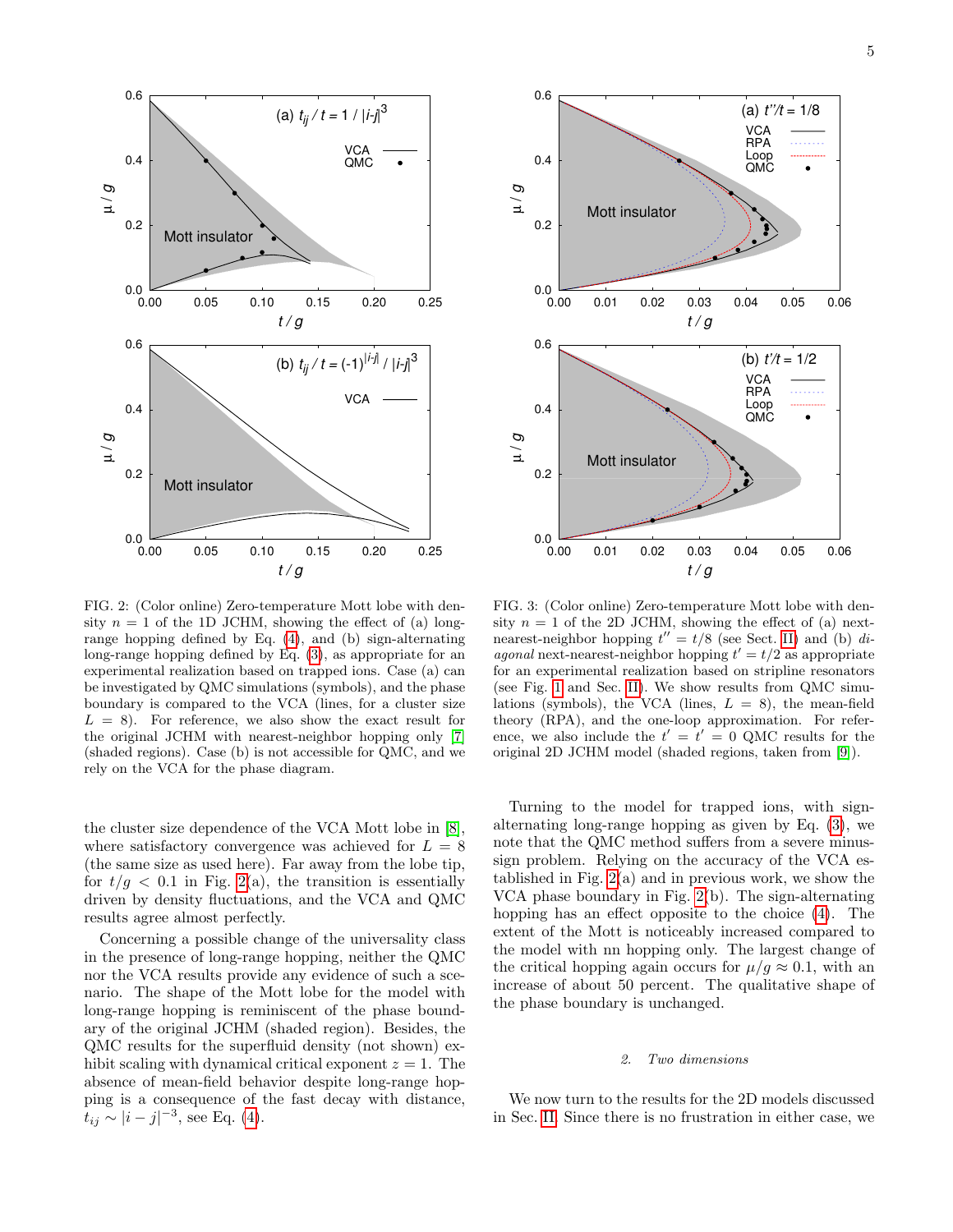

<span id="page-5-0"></span>FIG. 4: (Color online) Zero-temperature excitation spectra of the 1D JCHM at zero detuning with (a) nearest-neighbor hopping t, and (b) sign-alternating long-range hopping  $t_{ij}$ , relevant for trapped ions [Eq. [\(3\)](#page-1-2)]. Results are from the VCA with cluster size  $L = 8$ , and using  $t/g = 0.1$ ,  $\mu/g = 0.15$ , see Fig. [2\(](#page-4-0)b).

can study the Mott-superfluid transition exactly using the QMC method. The findings are compared to the VCA, and to analytical approximations.

Figure [3\(](#page-4-1)a) contains the results for the  $t, t''$  model, with  $t''/t = 1/8$  [motivated by taking a  $1/r^3$  dependence as in Eq. [\(4\)](#page-1-3) but keeping only the first two terms]. The hopping  $t''$  causes a 10 percent reduction of the critical hopping close to the tip as compared to the model with nn hopping only [\[9\]](#page-6-8). The VCA provides a remarkably good description of the whole phase boundary. In particular, the spurious inflection points visible in earlier work [\[8,](#page-6-9) [9\]](#page-6-8) are absent. As in one dimension, the underestimation of spatial fluctuations leads to slightly larger values of the critical hopping for the Mott-superfluid transition. Conversely, the RPA mean-field result severely underestimates the effect of fluctuations, a deficiency which is to a large extent remedied within the one-loop approximation.

Results for the 2D circuit QED model with hoppings  $t'/t = 1/2$  are shown in Fig. [3\(](#page-4-1)b). The effect of t' is qualitatively very similar to that in Fig.  $3(a)$ , with the larger value of  $t'$  compared to  $t''$  leading to a stronger decrease of the critical hopping close to the tip (about 20 percent). The agreement between the different methods, in particular the VCA and QMC, is even better than for the  $t, t''$  model. Hence, except for details such as critical exponents [\[15\]](#page-7-0), both the VCA and the one-loop approximation may be used for semi-quantitative analyses of the 2D JCHM at substantially smaller computational cost than for the QMC.



<span id="page-5-1"></span>FIG. 5: (Color online) Zero-temperature excitation spectra for the 2D JCHM at zero detuning with  $t' = 0$  (solid lines), or  $t'/t = 1/2$  [dashed lines and intensity plot in (a)] as appropriate for a circuit-QED setup (see Fig. [1](#page-1-4) and Sec. [II\)](#page-1-0). (a) Parameters deep in the Mott lobe, using  $t/g = 0.02$ ,  $\mu/g = 0.22$ . (b) Parameters exactly at the Mott lobe tip, using  $t/g = 0.04$ (for  $t' = 0$ ) respectively  $t/g = 0.032$  (for  $t'/t = 1/2$ ), and  $\mu/g = 0.22$ , see Fig. [3\(](#page-4-1)b). Lines are RPA results for the particle/hole dispersion. The density plot in (a) shows VCA results based on a  $2\times 2$  cluster.

## B. Excitation spectra

Single-particle excitation spectra are directly accessible in cavity QED via photoemission spectroscopy. As demonstrated previously [\[8,](#page-6-9) [12,](#page-7-1) [27\]](#page-7-13), they allow us to identify the system state via the presence or absence of a Mott gap and to calculate effective particle and hole masses. We therefore study here the effect of the additional hopping processes in models for trapped-ion and circuit-QED realizations of the JCHM.

Figure [4](#page-5-0) compares the excitation spectrum deep in the Mott phase for the cases of the original 1D JCHM, Fig.  $4(a)$ , and the model with sign-alternating longrange hopping, Fig. [4\(](#page-5-0)b). Results were obtained using the VCA. The four gapped branches of the original model persist in the presence of long-range hopping; the two low-lying branches correspond to conventional particle/hole excitations [\[8\]](#page-6-9), whereas the high-energy branches are so-called conversion modes, which arise from the composite nature of polaritons [\[11\]](#page-6-10). The upper modes have a very small bandwidth and low spectral weight. Comparing Figs. [4\(](#page-5-0)a) and (b), we conclude that the effect of the long-range hopping is negligible. A comparison close to the lobe tip is difficult in one dimension, because of the different extent of the Mott phases, see Fig. [2\(](#page-4-0)b).

Results for the excitation spectra of the 2D circuit-QED model are shown in Fig. [5,](#page-5-1) focusing on low-energy modes. Deep in the Mott phase, we find perfect agreement between the VCA and the RPA. The renormalization of the Mott-superfluid transition (including the Mott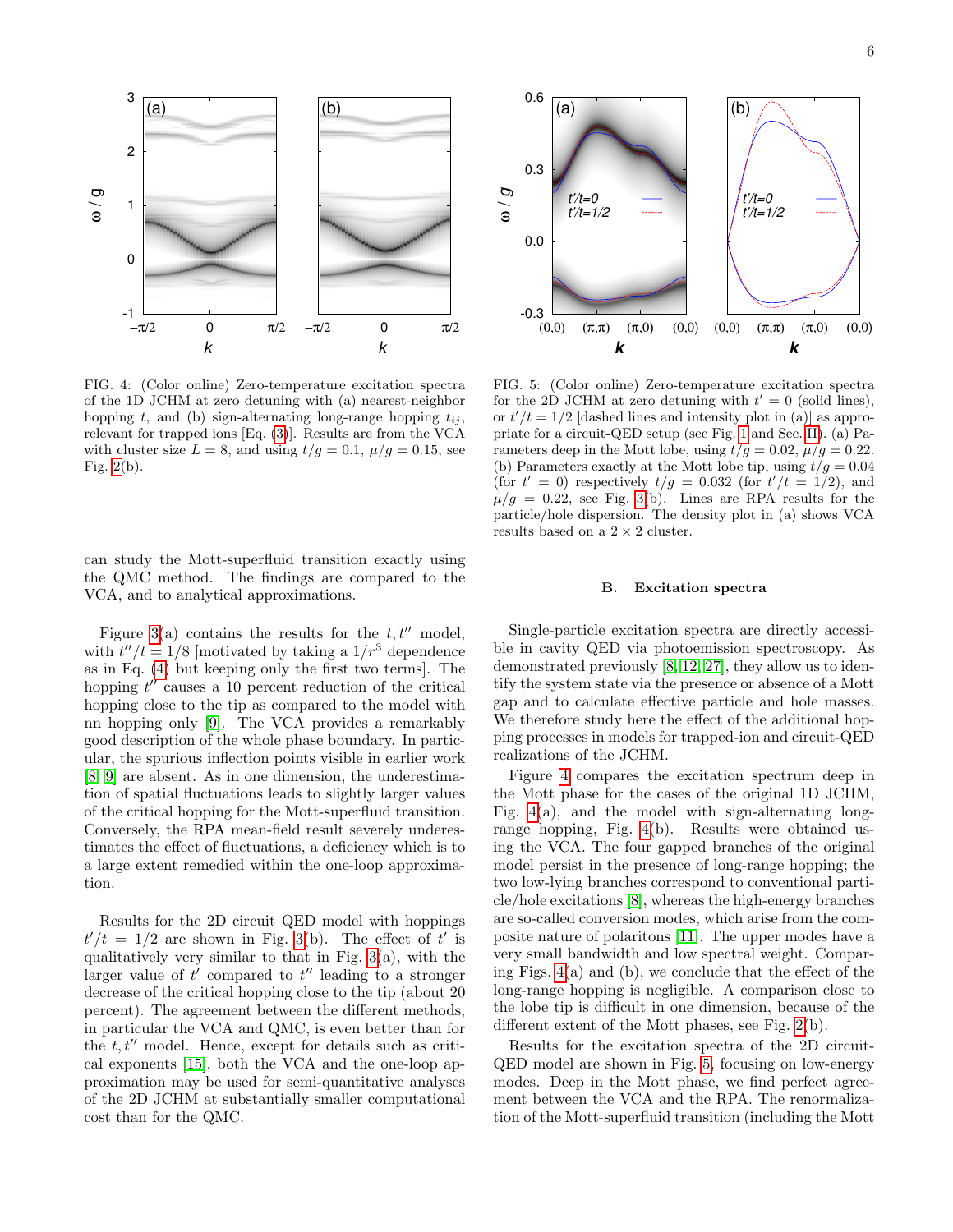gap) due to  $t'$  [see Fig. [3\(](#page-4-1)b)] is visible from the particle and hole bands close to the  $\Gamma$  point.

Finally, we consider the spectrum exactly at the lobe tip. Because our formulation of the VCA is restricted to the gapped Mott phase, we only show the corresponding RPA results in Fig. [5\(](#page-5-1)b). The ratio  $t/g$  has been tuned to the lobe tip for both  $t' = 0$  and  $t' > 0$ . The RPA dispersion becomes relativistic with gapless, linear modes in both cases, and noticeable differences due to  $t'$  only far away form the  $\Gamma$  point and hence at high energies. In particular, the sound velocities are practically identical. The presence of linear excitations at the lobe tip is a signature of the fixed-density transition with dynamical critical exponent  $z = 1$ . The value  $z = 1$  has recently been demonstrated using QMC simulations [\[15,](#page-7-0) [39\]](#page-7-24) for the case  $t'' = t' = 0$  (original JCHM). As expected, the universality does not change in the presence of additional hopping terms.

#### <span id="page-6-6"></span>V. SUMMARY

We have investigated the effects of additional hopping terms beyond the generic nearest-neighbor transfer in the Jaynes-Cummings-Hubbard model in one and two dimensions. Such hopping terms arise when considering possible experimental realizations based on trapped ions in a linear Paul trap, or stripline resonators on a square lattice. Using numerical and analytical methods, we have shown that the phase diagram is modified substantially. Compared to the original model with nearest-neighbor hopping only, the Mott lobe with density 1 becomes enlarged in the case of trapped ions, but is reduced for the case of stripline resonators. This effect is particularly pronounced at selected chemical potentials in one dimension, due to the shape of the Mott lobe. In contrast, excitation spectra are only very weakly affected by the additional hopping terms, especially at low energies. In particular, the sound velocity at the lobe tip as well as the universality class of the JCHM remain unchanged.

An interesting problem arises from the possibility of tuning the hopping ratio  $t'/t$  in a circuit-QED setup. For  $t' \gg t$ , the lattice separates into independent, diagonal, one-dimensional chains. By varying  $t^7/t$ , one could thus observe a crossover from one to two dimensions, i.e., from Kosterlitz-Thouless behavior to mean-field like behavior.

- <span id="page-6-0"></span>[1] M. Greiner *et al.*, Nature **415**, 39 (2002).
- <span id="page-6-1"></span>[2] M. P. A. Fisher, P. B. Weichman, G. Grinstein, and D. S. Fisher, Phys. Rev. B 40, 546 (1989).
- <span id="page-6-2"></span>[3] J. Kasprzak *et al.*, Nature **443**, 409 (2006).
- <span id="page-6-3"></span>[4] A. D. Greentree, C. Tahan, J. H. Cole, and L. C. L. Hollenberg, Nat. Phys. 2, 856 (2006).
- [5] M. J. Hartmann, F. G. S. L. Brandão, and M. B. Plenio, Nat. Phys. 2, 849 (2006).
- <span id="page-6-4"></span>[6] D. G. Angelakis, M. F. Santos, and S. Bose, Phys. Rev.

### Acknowledgments

We are grateful F. Assaad, G. Blatter, A. Houck, J. Keeling, P. Pippan and M. Troyer for useful discussions. This work made use of the ALPS applications [\[30\]](#page-7-25). MH was supported by DFG FG1162, and acknowledges the hospitality of ETH Zurich. LP was supported by the SNSF under Grant No. PZ00P2-131892/1.

### Appendix: Atomic-limit results

In the atomic limit  $(t_{ij} = 0)$  the eigenstates of the Hamiltonian [\(1\)](#page-1-1) are the dressed polariton states labeled by the polariton number  $n$  and upper/lower branch index  $\sigma = \pm$ . For  $n > 0$  they can be written as a superposition of a Fock state with  $n$  photons plus atomic ground state  $|n, g\rangle$  and  $(n - 1)$  photons with the atom in its excited state  $|(n-1), e\rangle$ ,

$$
|n+\rangle = \sin \theta_n |n, g\rangle + \cos \theta_n |(n-1), e\rangle,
$$
  

$$
|n-\rangle = \cos \theta_n |n, g\rangle - \sin \theta_n |(n-1), e\rangle, \quad (A.1)
$$

where

$$
\tan \theta_n = 2g\sqrt{n}/(\delta + 2\chi_n) \tag{A.2}
$$

with

$$
\chi_n = \sqrt{g^2 n + \delta^2/4} \tag{A.3}
$$

and the detuning  $\delta = \omega_{\rm b} - \omega_{\rm q}$ . The eigenvalues are

$$
\epsilon_n^{\sigma} = -(\mu - \omega_{\rm b})n - \delta/2 + \sigma \chi_n \,, \quad \sigma = \pm \,. \tag{A.4}
$$

The zero polariton state  $|0-\rangle = |0, g\rangle$  is a special case with  $\epsilon_0^{-} = 0$ . Upper and lower polariton energies are separated by the Rabi splitting  $\Omega_n = 2\chi_n$ . The spectral weights in Eq. [\(7\)](#page-3-1) are then defined as

$$
z_n^{\sigma,\sigma'} = (f_n^{\sigma,\sigma'})^2 \tag{A.5}
$$

with the matrix elements  $f_n^{\sigma,\sigma'} = \langle n\sigma | a^{\dagger} | (n-1)\sigma' \rangle$ . The bare excitation energies are given by

$$
\Delta_n^{\sigma,\sigma'} = \epsilon_n^{\sigma} - \epsilon_{n-1}^{\sigma'}.
$$
\n(A.6)

A 76, 031805(R) (2007).

- <span id="page-6-7"></span>[7] D. Rossini and R. Fazio, Phys. Rev. Lett. 99, 186401 (2007).
- <span id="page-6-9"></span>[8] M. Aichhorn, M. Hohenadler, C. Tahan, and P. B. Littlewood, Phys. Rev. Lett. 100, 216401 (2008).
- <span id="page-6-8"></span>[9] J. Zhao, A. W. Sandvik, and K. Ueda, [arXiv:0806.3603](http://arxiv.org/abs/0806.3603) (2008).
- <span id="page-6-5"></span>[10] J. Koch and K. Le Hur, Phys. Rev. A **80**, 023811 (2009).
- <span id="page-6-10"></span>[11] S. Schmidt and G. Blatter, Phys. Rev. Lett. 103, 086403